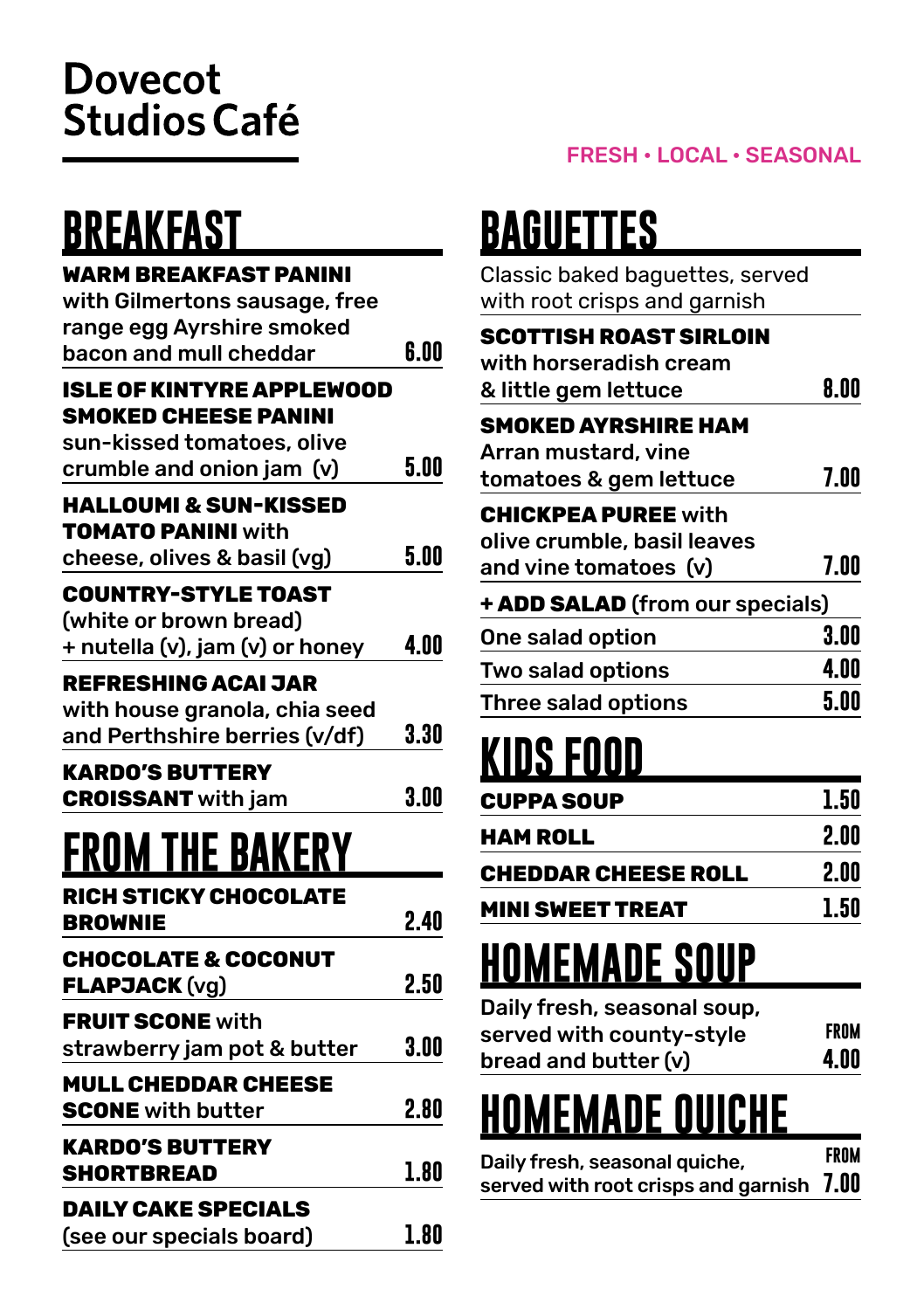#### **Dovecot Studios Café**

### **COFFEE**

| 3.25 |
|------|
| 3.10 |
| 2.75 |
| 2.30 |
| 3.40 |
| 3.15 |
| 1.25 |
| 0.50 |
| 0.15 |
|      |

## **TEA**

| SCOTTISH BLEND TEA                                   | 2.50       |
|------------------------------------------------------|------------|
| <b>HERBAL, FRUIT &amp;</b><br><b>SPECIALITY TEAS</b> | 2.75       |
| <b>SOFT DRINKS</b>                                   |            |
| <b>J20 ORANGE</b><br><b>&amp; PASSION FRUIT</b>      | 275ML 2.25 |
| J20 APPLE<br><b>&amp; RASPBERRY</b>                  | 275ML 2.25 |
| <b>J20 APPLE &amp; MANGO</b>                         | 275ML 2.25 |
| <b>STRATHMORE WATER</b>                              |            |
| Still/Sparkling                                      | 330ML 2.10 |
| <b>R WHITES LEMONADE</b>                             | 330ML 2.40 |
| <b>PEPSI MAX</b>                                     | 330ML 2.40 |
| <b>PEPSI</b>                                         | 330ML 2.60 |
| <b>KIDS FRUIT JUICE</b>                              | 1.75       |

### **WINE**

| <b>GOOD THINGS ROSE</b>         | 187ML 5.50 |
|---------------------------------|------------|
| <b>GOOD THINGS SAUV BLANC</b>   | 187ML 5.50 |
| <b>GOOD THINGS PINOT GRIGIO</b> | 187ML 5.50 |
| <b>GOOD THINGS MERLOT</b>       | 187ML 5.50 |
| <b>GOOD THINGS SHIRAZ</b>       | 187ML 5.50 |
| <b>VIA VAI PROSECCO</b>         | 187ML 6.00 |

## **EDINBURGH GIN**

| GIN & TONIC CAN | 4.75 |
|-----------------|------|
| GIN, RHUBARB &  |      |
| GINGER ALE CAN  | 4.75 |
|                 |      |

## **BEER**

**BLUE MOON WHEAT BEER 330ml 4.50** 

Dovecot Studios 10 Infirmary St Edinburgh EH1 1LT dovecotstudios.com/cafe